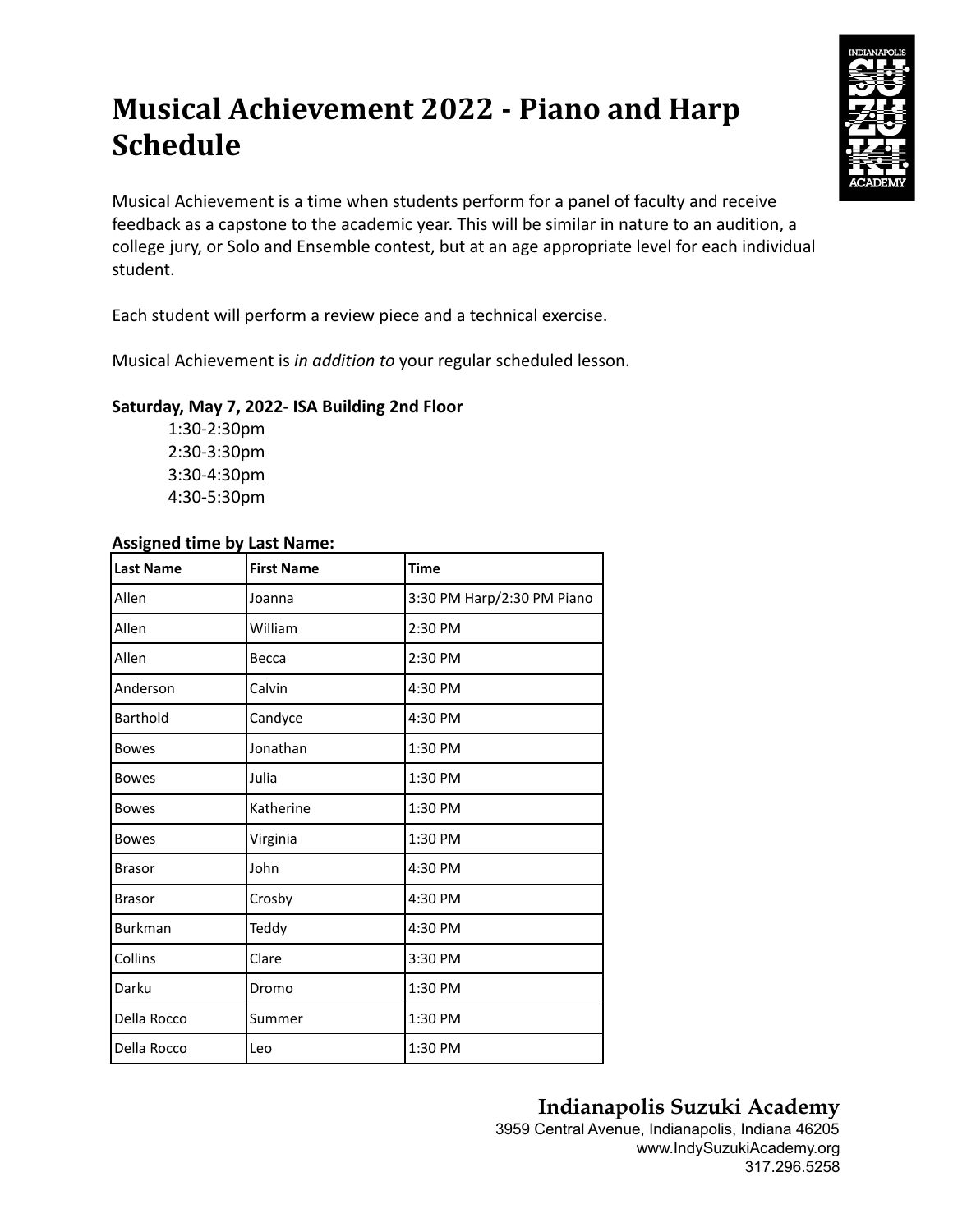| Donaldson    | Anna           | 1:30 PM |
|--------------|----------------|---------|
| <b>Ellis</b> | Deacon         | 1:30 PM |
| Fraley       | Cecilia        | 3:30 PM |
| Godbey       | Melissa        | 3:30 PM |
| Henderson    | Olivia         | 3:30 PM |
| Howard       | Alice          | 1:30 PM |
|              |                |         |
| Howard       | Louise         | 1:30 PM |
| Koorsen      | Lucas          | 4:30 PM |
| Maier        | Sadie          | 3:30 PM |
| Maier        | Vikki          | 3:30 PM |
| Martinson    | Lily Grace     | 1:30 PM |
| Martinson    | Corinne        | 1:30 PM |
| Martinson    | Henry          | 1:30 PM |
| Mason        | Karma          | 2:30 PM |
| May          | Gloria         | 3:30 PM |
| Mbonda       | Julienne       | 4:30 PM |
| Melling      | Parker         | 2:30 PM |
| Melling      | Cole           | 2:30 PM |
| Mensz        | Addis          | 4:30 PM |
| Mensz        | Josephine      | 4:30 PM |
| Minks        | Mary           | 3:30 PM |
| Newlin       | Ruthie         | 4:30 PM |
| Overley      | Georgia        | 2:30 PM |
| Pesek        | Sahana         | 4:30 PM |
| Selzer       | Will           | 3:30 PM |
| Serbin       | Isaiah         | 4:30 PM |
| Singleton    | Teddy          | 2:30 PM |
| Singleton    | Toby           | 2:30 PM |
| Smith        | <b>Beckett</b> | 2:30 PM |
| Solomon      | Eliot          | 3:30 PM |
| Stuckey      | Beau           | 4:30 PM |
| Wagner       | Abram          | 4:30 PM |
| Walker       | Easton         | 2:30 PM |
|              |                |         |

### **Indianapolis Suzuki Academy**

3959 Central Avenue, Indianapolis, Indiana 46205 www.IndySuzukiAcademy.org 317.296.5258